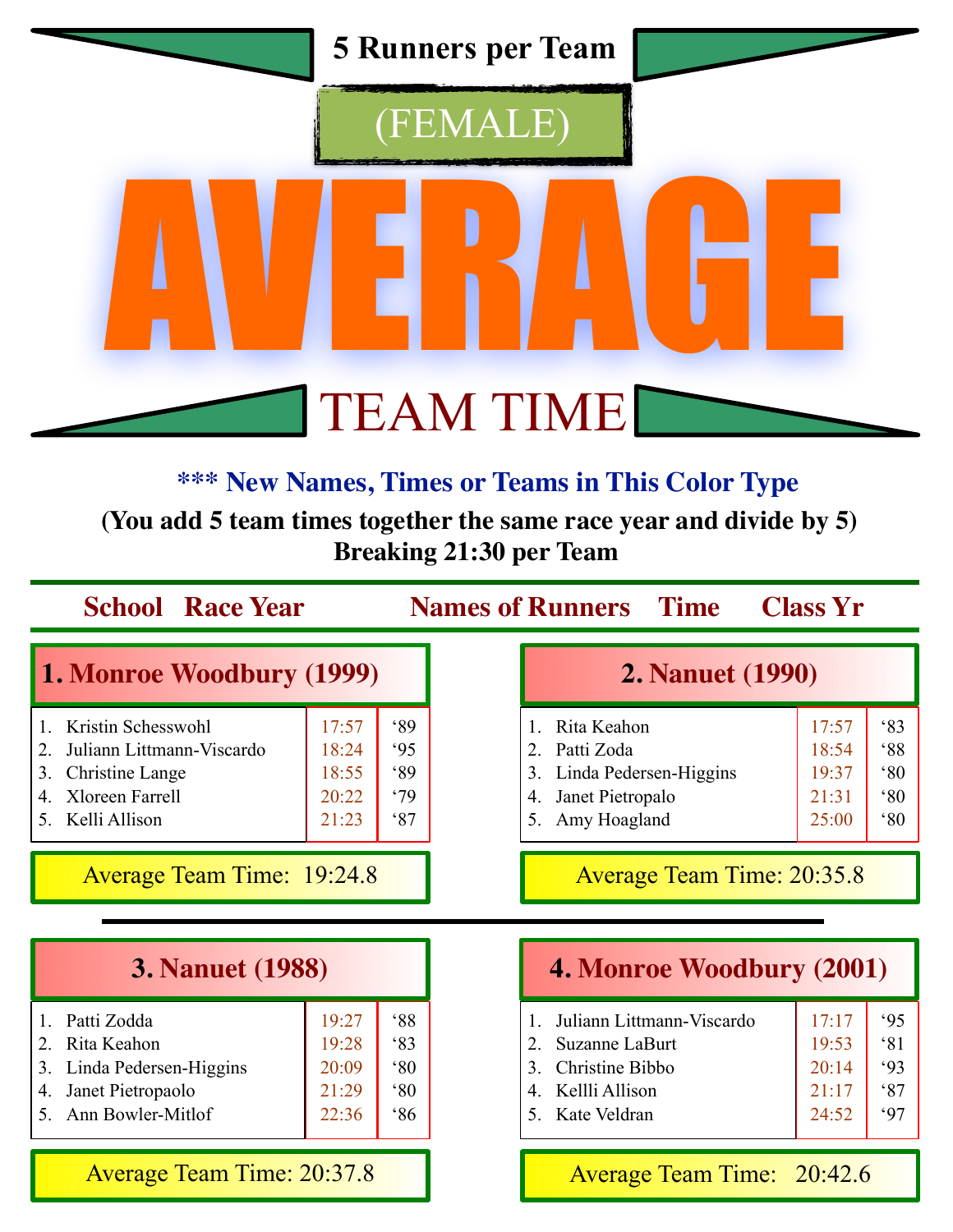| <b>5. Monroe Woodbury (2010)</b> |  |  |  |  |
|----------------------------------|--|--|--|--|
|----------------------------------|--|--|--|--|

| 1. Kristin White             | 19:17.0 | 89             |
|------------------------------|---------|----------------|
| 2. Suzanne LaBurt            | 20:06.0 | 81             |
| 3. Juliann Littmann-Viscardo | 20:19.0 | 95             |
| 4. Amanda Wheat              | 20:58.0 | 05             |
| 5. Joanne Smith              | 22:52.0 | $^{\circ}$ 0.5 |
|                              |         |                |

#### Average Team Time: 20:44.3

| <b>7. Clarkstown South (1995)</b> |       |            |
|-----------------------------------|-------|------------|
| 1. Kim Newsome                    | 19:15 | $88^\circ$ |
| 2. Kathy Sullivan                 | 19:42 | 92         |
| 3. Dawn Newsome                   | 19:54 | 86         |
| 4. Jennifer Newsome               | 22:39 | .90        |
| 5. Debra Widman                   | 22:46 | 91         |
|                                   |       |            |

Average Team Time: 20:51.2

#### **9. Monroe Woodbury (2012)**

| 1. Juliann Littmann-Viscardo | 19:32.0 | 95           |
|------------------------------|---------|--------------|
| 2. Kristin Schiesswohl       | 19:44.0 | 89           |
| 3. Chritin Clarkin           | 20:01.3 | $^{\circ}10$ |
| 4. Suzanne LaBurt            | 21:31.7 | 81           |
| 5. Jeanine Conklin           | 23:01.8 |              |
|                              |         |              |

Average Team Time: 20:57.2

| 11. Monroe Woodbury (2015)                                                                                                      |                                           |                                                |  |
|---------------------------------------------------------------------------------------------------------------------------------|-------------------------------------------|------------------------------------------------|--|
| 1. Meaghan Ventarola<br>2. Kristin Schiesswohl-White<br>3. Suzanne LaBurt<br>4. Chrissy Clarkin<br>5. Juliann Littmann-Viscardo | 19:38<br>20:26<br>21:43<br>21:49<br>22:15 | $^{\circ}12$<br>89<br>81<br>$^{\circ}11$<br>95 |  |
| <b>Average Team Time: 21:09.2</b>                                                                                               |                                           |                                                |  |

#### **6. Nanuet (1998)**

| 1. Linda Pedersen-Higgins   | 19:55 | $80^\circ$ |
|-----------------------------|-------|------------|
| 2. Katie Waters             | 20:40 |            |
| 3. Lauren Tuchband          | 20:40 | .98        |
| 4. Patti Zodda              | 21:13 | $88^\circ$ |
| 5. Kathy Visingardi-Lungren | 21:19 | 85         |
|                             |       |            |

#### Average Team Time: 20:45.4

### **8. Monroe Woodbury (2000)**

| Juliann Littmann-Viscardo | 18:22 | 95           |
|---------------------------|-------|--------------|
| 2. Suzanne Laburt         | 19:46 | 81           |
| 3. Carley Morell          | 20:53 | $^{\circ}00$ |
| 4. Eileen Naylor          | 22:35 | .94          |
| 5. Christine Bibbo        |       | 93           |

#### Average Team Time: 20:55.7

#### **10. Monroe Woodbury (2016)**

| 1. Megan Patrignelli | 17:53 | $^{\circ}10$ |
|----------------------|-------|--------------|
| 2. Suzanne LaBurt    | 20:34 | $\zeta$ 81   |
| 3. Meaghan Ventarola | 21:14 | $^{\circ}12$ |
| 4. Christina Clarkin | 22:58 | $^{\circ}11$ |
| 5. Caitlin Holahan   | 22:59 | $^{\circ}11$ |

**Average Team Time: 21:13.0**

| <b>12. Pearl River (1988)</b> |       |            |  |
|-------------------------------|-------|------------|--|
| 1. Nathalie Marquis           | 19:25 | $88^\circ$ |  |
| 2. Della Haley                | 22:42 | 86         |  |
| 3. Jean Ballock               | 23:32 | .77        |  |
| 4. Aileen O'Shea              | 24:23 | 83         |  |
| 5. Maura O'Shea               | 24:48 | 86         |  |

Average Team Time: 21:09.1